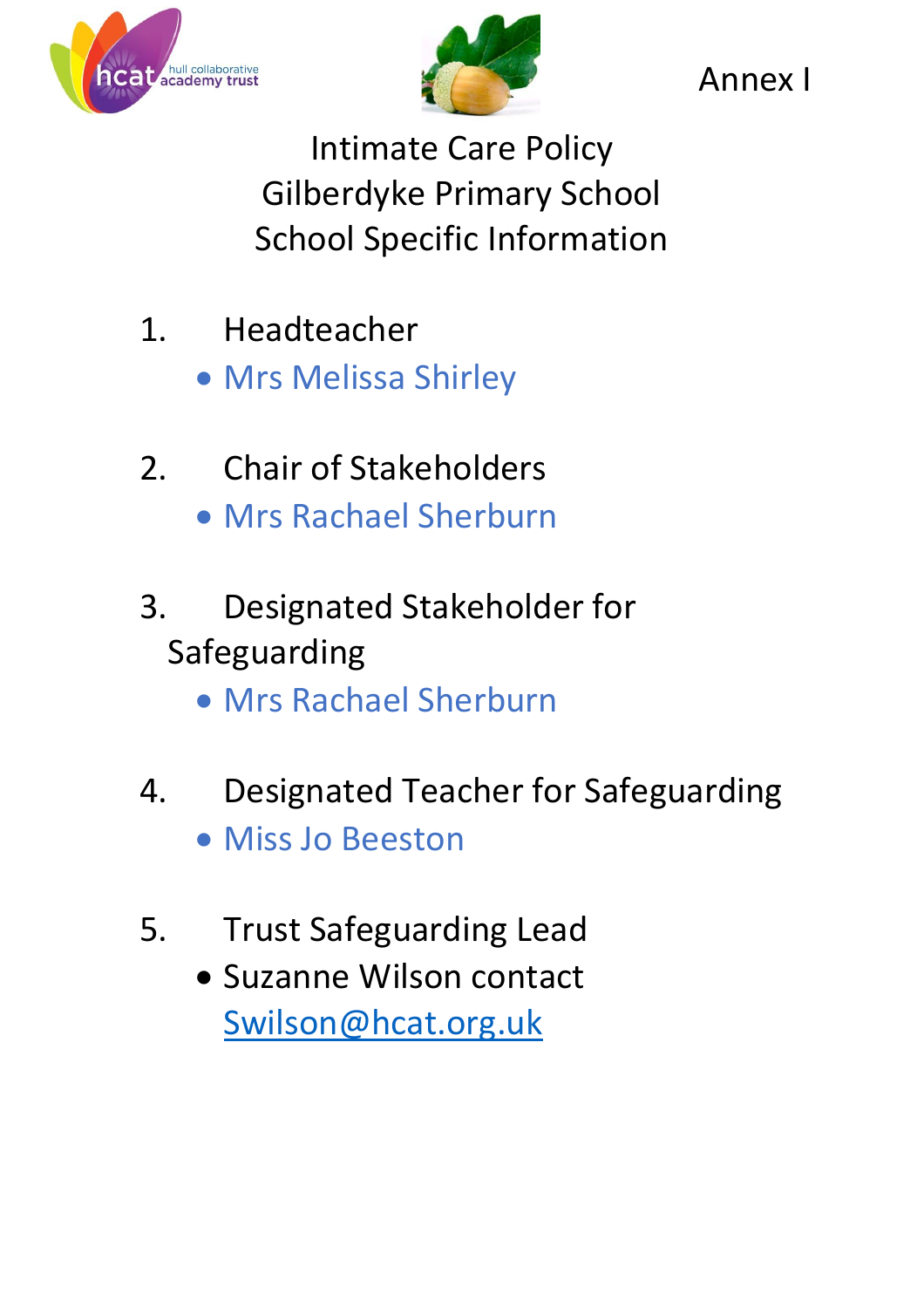

# **Hull Collaborative Academy Trust**

## **Intimate Care Procedures**

**Date issued: March 2019 Ratified by the Trust Board: Review Date: March 2021**

Other related academy policies that support this Intimate Care procedure include:- Attendance, Child Protection, Compliants, Health & Safety, Medical Needs, Physical Intervention, Special Educational Needs & Disability, Staff Code of Conduct & Whistle Blowing.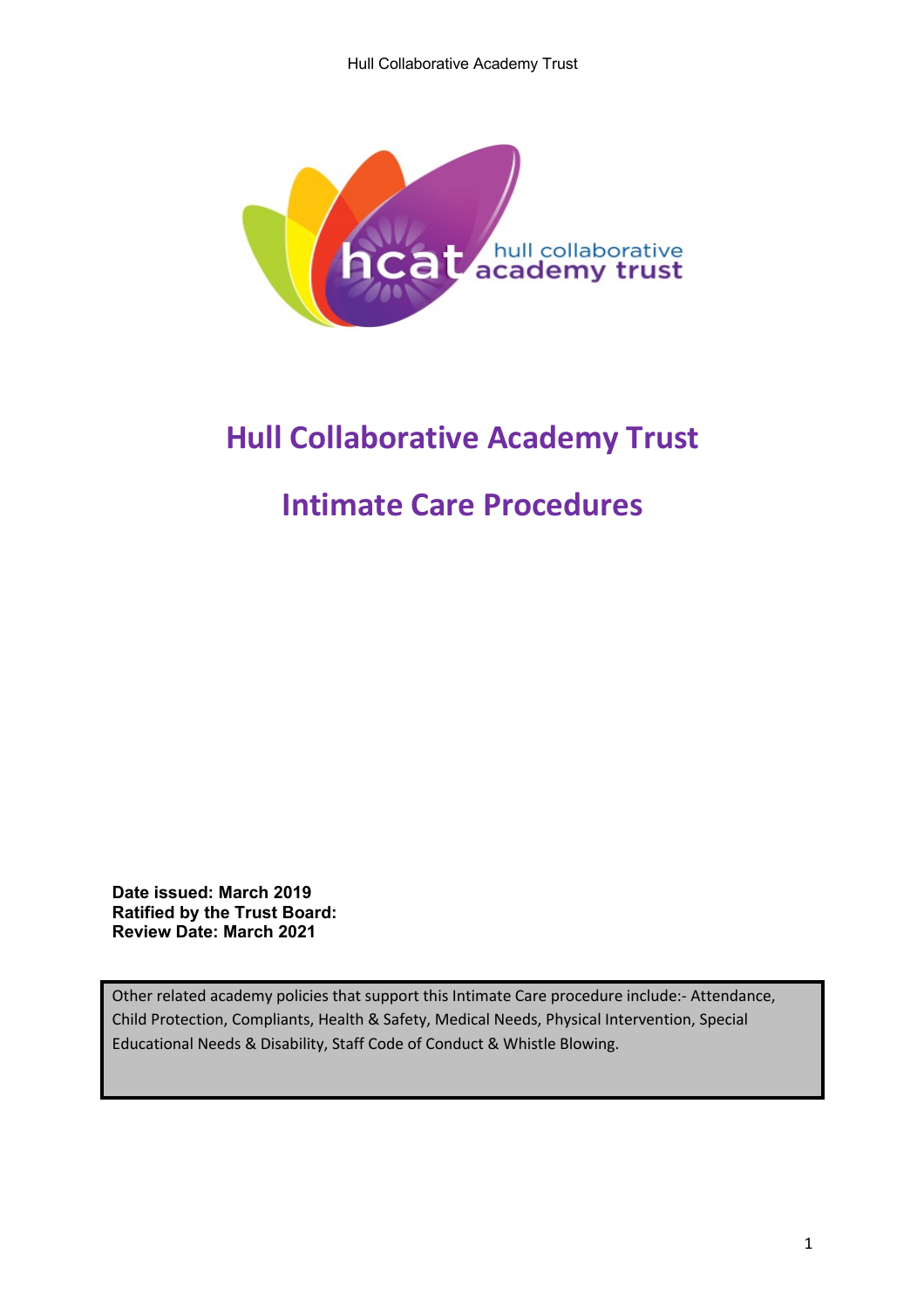### **Guidance for the Management of Intimate Care Procedures**

#### Definition:

"Intimate care is care which involves contact with parts of the body that we usually consider to be private." Barnado's Carers' Handbook.

The term 'intimate care procedures' includes toileting and cleansing routines, catheterisation and colostomy care.

#### Key Points

This guidance relates to pupils in Key Stages 1,2,3 and 4. See separate guidance for the Foundation Stage.

1. The need for school staff to manage intimate care for pupils in Key Stages 1,2,3 and 4 is likely to be exceptional and as a result of:

- an accident (e.g. wetting, soiling)
- additional needs (e.g. medical or physical difficulties)

2. Staff should consider carefully the welfare of both pupil and adults, and the procedure to be used.

3. When staff are required to manage intimate care there should, where possible, be two members of staff present. This should take place in the toilet which is most accessible and appropriate in order to support the child's needs.

4. Wherever possible staff should provide verbal support and guidance in order for the child to manage their own intimate care. Only in exceptional circumstances should there be the need for any physical contact between the adult and child. If physical contact is necessary, the adult should explain to the child what needs to be done.

5. School staff should consult with senior leaders where any variation from agreed procedure is necessary. Any changes should be justified, discussed, agreed and recorded.

6. Staff must be willing, and the role should be included in their job description.

7. Facilities – sufficient disposable resources should be to hand – disposable gloves; latex powder-free gloves; bedding roll; wipes for changing mat/plinth. Surfaces should be wiped down after each procedure and hands washed thoroughly. Equipment needs to be left in a safe, clean condition.

8. Disposal - it is recommended that waste is placed in double black bin liners or in a bag supplied by a disposal company.

9. Following any intimate care procedure a record should be completed on the appropriate form (attached) and stored in the Medical Needs file which is kept securely in the school office. Parents should be notified and soiled clothes returned.